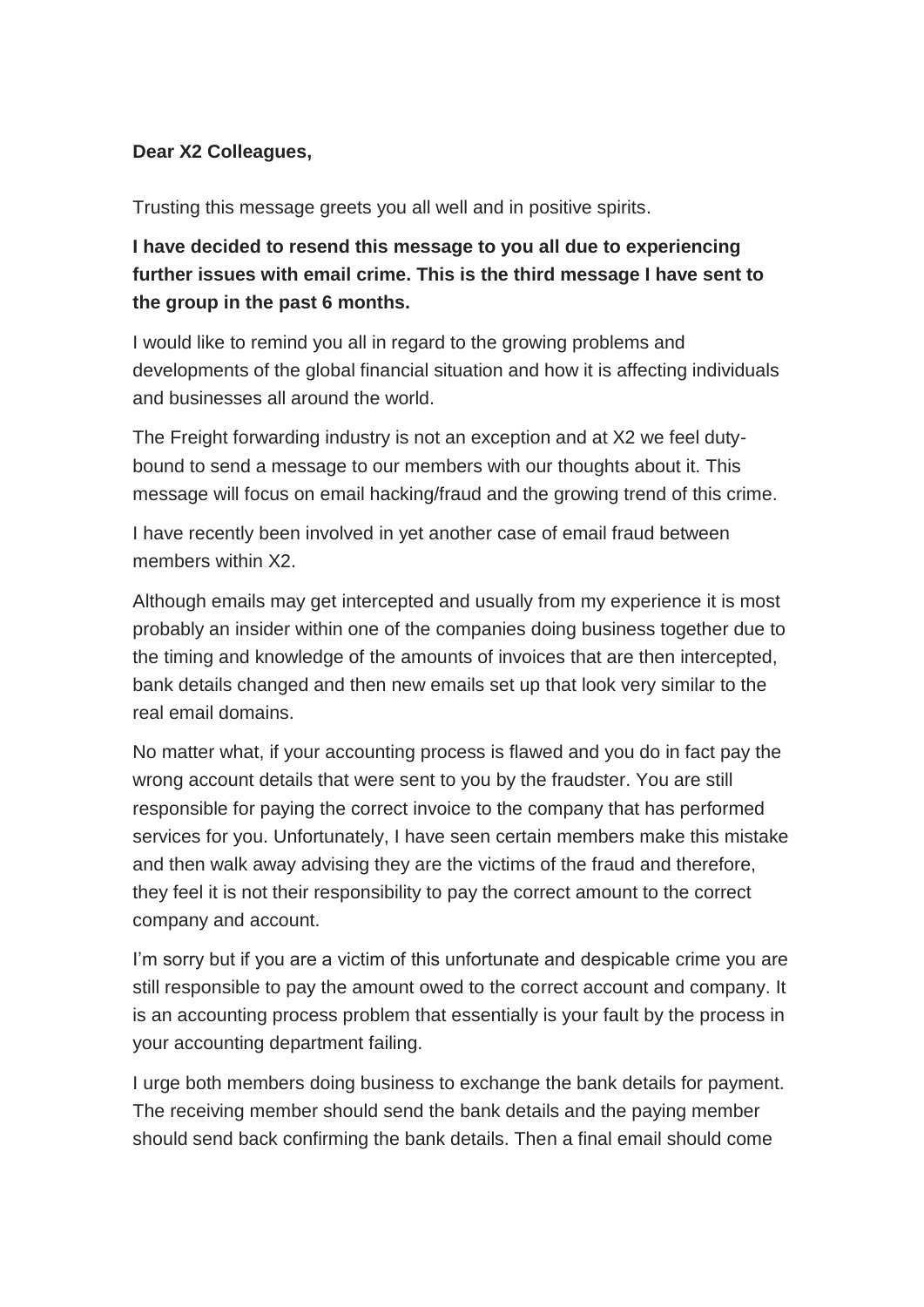from the member being paid confirming the bank details once more. If necessary, a phone call also to follow if you feel unsure.

Careful attention should be exercised to make sure that the correct authorized email should be used. Re-train you accounting teams in this process also.

### **Two key points to advise upon;**

- 1. **Increase in Cyber fraud (email hacking, accounting and invoice manipulation whether internal or external)**
- 2. **Credit risk and the increase in delayed payments**

Please see below links regarding cyber fraud.

## **[Click Here to View The Image](https://bit.ly/3o7KS2y)**

## **[Click Here to View Image about Email Hack](https://bit.ly/2M8pVYf)**

We have been notified of several new instances of email interception and invoice manipulation with adjusted bank details for the purpose of defrauding agents, companies, members. This usually happens due to two key reasons (and maybe many more).

# a. **Emails are hacked into and the invoice details and email chains intercepted**

b. **Internal knowledge shared to external parties**

Please inform your accounting departments to be EXTRA vigilant and to double, triple check any changes in banking information.

### **Credit risk and the increase in delayed payments**

The risks of giving credit have become increasingly high now more than ever and everyone should give some thought before extending credit terms to business partners, particularly in this challenging times we are facing.

At X2 we have noticed an unprecedented number of overdue invoicing, with the numbers increasing week to week. Having seen this trend, we feel it is right for